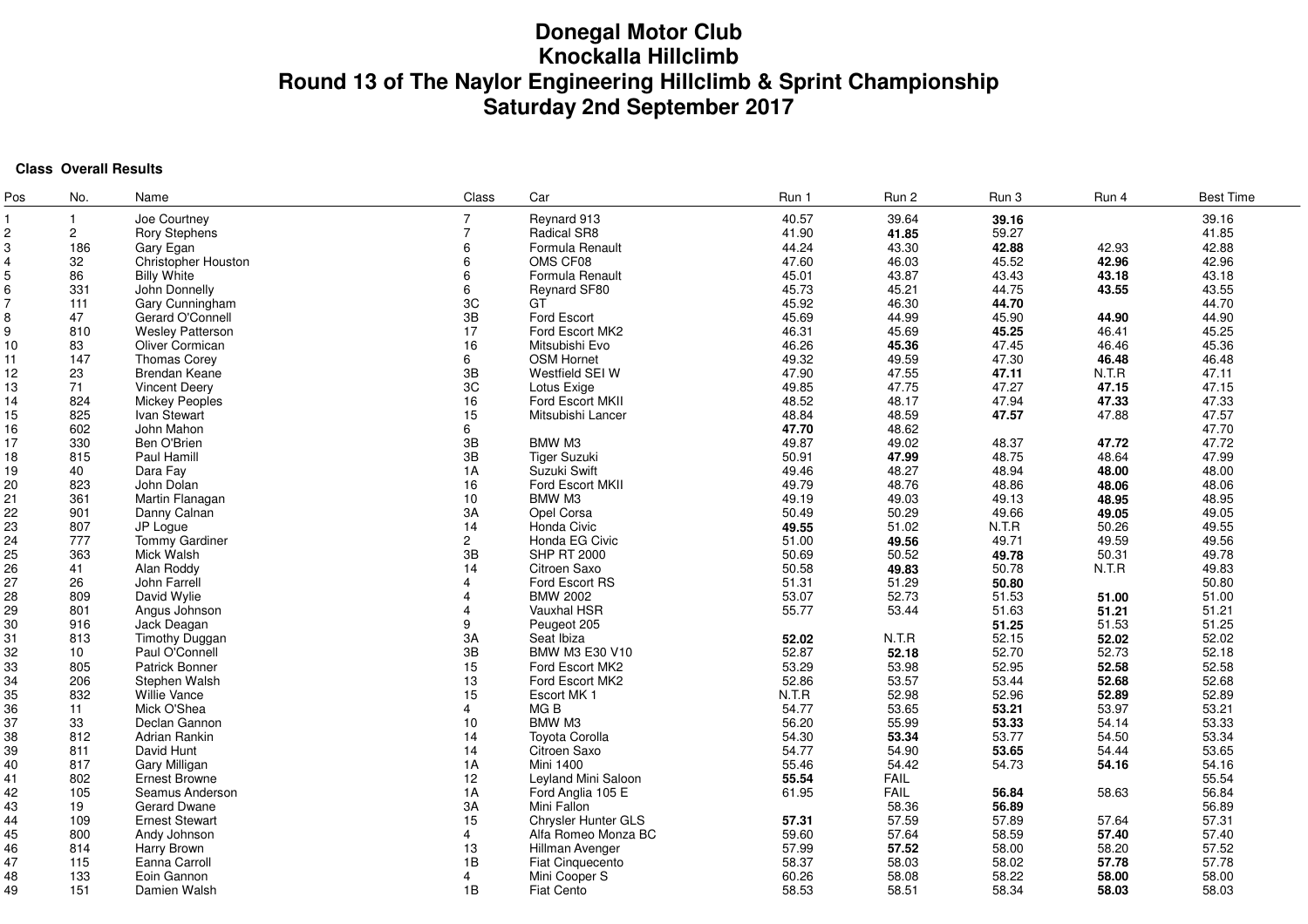## **Class - Continued**

| 50<br>51<br>52<br>53<br>54<br>55<br>56<br>57<br>58<br>59<br>60<br>61<br>62<br>63 | 250<br>313<br>803<br>15<br>826<br>68<br>141<br>69<br>816<br>808<br>402<br>6<br>87<br>51 | Jason Mooney<br>PJ Gannon<br><b>Brendan Friel</b><br>Alan Tully<br>Hugh Gibbons<br>Danny Herlihy<br><b>Andrew Purser</b><br>Emmet Dunne<br>Martin McGrath<br>Leslie Murray<br>Sean Murray<br><b>Edmund Cassidy</b><br>Ken McAvoy<br>John Whitley | 13<br>1B<br>13<br>1B<br>1A<br>3A | Fiesta<br>Mini Cooper S<br>Nissan Micra<br><b>Fiat Cinquecento</b><br>Ford Esort MKI<br>Fiat Cinquecento<br>Peugeot 205<br>Mazda MX5<br>Sunbeam Tiger<br>Bugatti T35 B<br>Lotus Elan $+2$ S<br>Iona Special<br><b>Ruby Sprite</b><br>Formula Ford Swift | 59.46<br>58.15<br>58.68<br>58.94<br>59.33<br>60.37<br>60.74<br>63.50<br>65.74<br>68.04<br>67.85<br>71.01<br>76.32<br><b>FAIL</b> | 58.08<br>58.18<br>59.55<br>59.38<br>59.33<br>59.55<br>59.70<br>61.89<br>65.70<br>66.19<br>67.18<br>71.77<br>72.49 | 58.21<br>58.32<br>58.50<br>59.06<br>59.62<br>59.82<br>60.73<br>60.10<br>65.71<br>67.22<br>66.73<br>68.43<br>70.52 | 58.43<br>58.50<br>58.79<br>59.97<br>59.89<br>61.51<br>60.65<br>65.75<br>67.26<br>66.70 | 58.08<br>58.15<br>58.50<br>58.79<br>59.33<br>59.55<br>59.70<br>60.10<br>65.70<br>66.19<br>66.70<br>68.43<br>70.52<br><b>FAIL</b> |
|----------------------------------------------------------------------------------|-----------------------------------------------------------------------------------------|--------------------------------------------------------------------------------------------------------------------------------------------------------------------------------------------------------------------------------------------------|----------------------------------|---------------------------------------------------------------------------------------------------------------------------------------------------------------------------------------------------------------------------------------------------------|----------------------------------------------------------------------------------------------------------------------------------|-------------------------------------------------------------------------------------------------------------------|-------------------------------------------------------------------------------------------------------------------|----------------------------------------------------------------------------------------|----------------------------------------------------------------------------------------------------------------------------------|
| 64                                                                               | 831                                                                                     | James Browne                                                                                                                                                                                                                                     | 16                               | Escort MK2                                                                                                                                                                                                                                              |                                                                                                                                  |                                                                                                                   |                                                                                                                   |                                                                                        |                                                                                                                                  |

#### **Class 1A Bantam Saloon Class**

 Class Record - Ray Cummingham - 47.49 secs - Mini - 2012Pos No. Namee and the Car Car Best Practice Run 1 Run 2 Run 3 Run 4 Best Time Best Time and the Car Best Time and the Best Time 1 40 Dara Fay Suzuki Swift 53.29 49.46 48.27 48.94 **48.00** 48.00 2 817 Gary Milligan Mini 1400 56.45 55.46 54.42 54.73 **54.16** 54.16 3 105 Seamus Anderson Ford Anglia 105 E 60.88 61.95 FAIL **56.84** 58.63 56.84 4 141 Andrew Purser Peugeot 205 60.49 60.74 **59.70** 60.73 61.51 59.70 **Class 1B Cento Challenge Class** Class Record - Aiden Courtney - 55.60 secs - Fiat Cinquecento - 2015PosNo. Name e and the Car Car Best Practice Run 1 Run 2 Run 3 Run 4 Best Time Best Time and the Car Best Time and the Best Time 1 115 Eanna Carroll Fiat Cinquecento 59.47 58.37 58.03 58.02 **57.78** 57.78 2 151 Damien Walsh Fiat Cento 59.05 58.53 58.51 58.34 **58.03** 58.03 3 15 Alan Tully Fiat Cinquecento 61.86 58.94 59.38 59.06 **58.79** 58.79 4 68 Danny Herlihy Fiat Cinquecento 60.34 60.37 **59.55** 59.82 59.89 59.55 **Class 2 1600 Saloon Class** Class Record - Declan Cundelan - 47.82 secs - Ford Escort - 2012Pos No. Namee and the Car Car and the Sest Practice Run 1 Run 2 Run 3 Run 4 Best Time Best Time and the Sest Time and the Sest Time and the Sest Time and the Sest Time and the Sest Time and the Sest Time and the Sest Time and the Sest 11 777 Tommy Gardiner 1980 September 2007 Honda EG Civic 1980 Studies **54.37 51.00** 54.356 49.71 49.59 49.56 49.56

### **Class 3A Super Saloon Class**

| Pos | No. | Name           | Car         | <b>Best Practice</b> | Run 1 | Run 2 | Run 3 | Run 4 | Best Time |
|-----|-----|----------------|-------------|----------------------|-------|-------|-------|-------|-----------|
|     | 901 | Danny Calnan   | Opel Corsa  | 53.43                | 50.49 | 50.29 | 49.66 | 49.05 | 49.05     |
|     | 813 | Timothy Duggan | Seat Ibiza  | 54.71                | 52.02 | N.T.R | 52.15 | 52.02 | 52.02     |
|     | 19  | Gerard Dwane   | Mini Fallon | 61.85                |       | 58.36 | 56.89 |       | 56.89     |
|     | 69  | Emmet Dunne    | Mazda MX5   | 68.17                | 63.50 | 61.89 | 60.10 | 60.65 | 60.10     |

Class Record - Rory Stephens - 40.67 secs - Radical SR3 - 2013

| Pos | No. | Name             | Car                | <b>Best Practice</b> | Run 1 | Run 2 | Run 3 | Run 4 | <b>Best Time</b> |
|-----|-----|------------------|--------------------|----------------------|-------|-------|-------|-------|------------------|
|     | 47  | Gerard O'Connell | Ford Escort        | 46.62                | 45.69 | 44.99 | 45.90 | 44.90 | 44.90            |
|     | 23  | Brendan Keane    | Westfield SEI W    | 49.44                | 47.90 | 47.55 | 47.11 | N.T.R | 47.11            |
|     | 330 | Ben O'Brien      | BMW M3             | 52.17                | 49.87 | 49.02 | 48.37 | 47.72 | 47.72            |
|     | 815 | Paul Hamill      | Tiger Suzuki       | 52.79                | 50.91 | 47.99 | 48.75 | 48.64 | 47.99            |
|     | 363 | Mick Walsh       | <b>SHP RT 2000</b> | 52.39                | 50.69 | 50.52 | 49.78 | 50.31 | 49.78            |
|     | 10  | Paul O'Connell   | BMW M3 E30 V10     | 56.05                | 52.87 | 52.18 | 52.70 | 52.73 | 52.18            |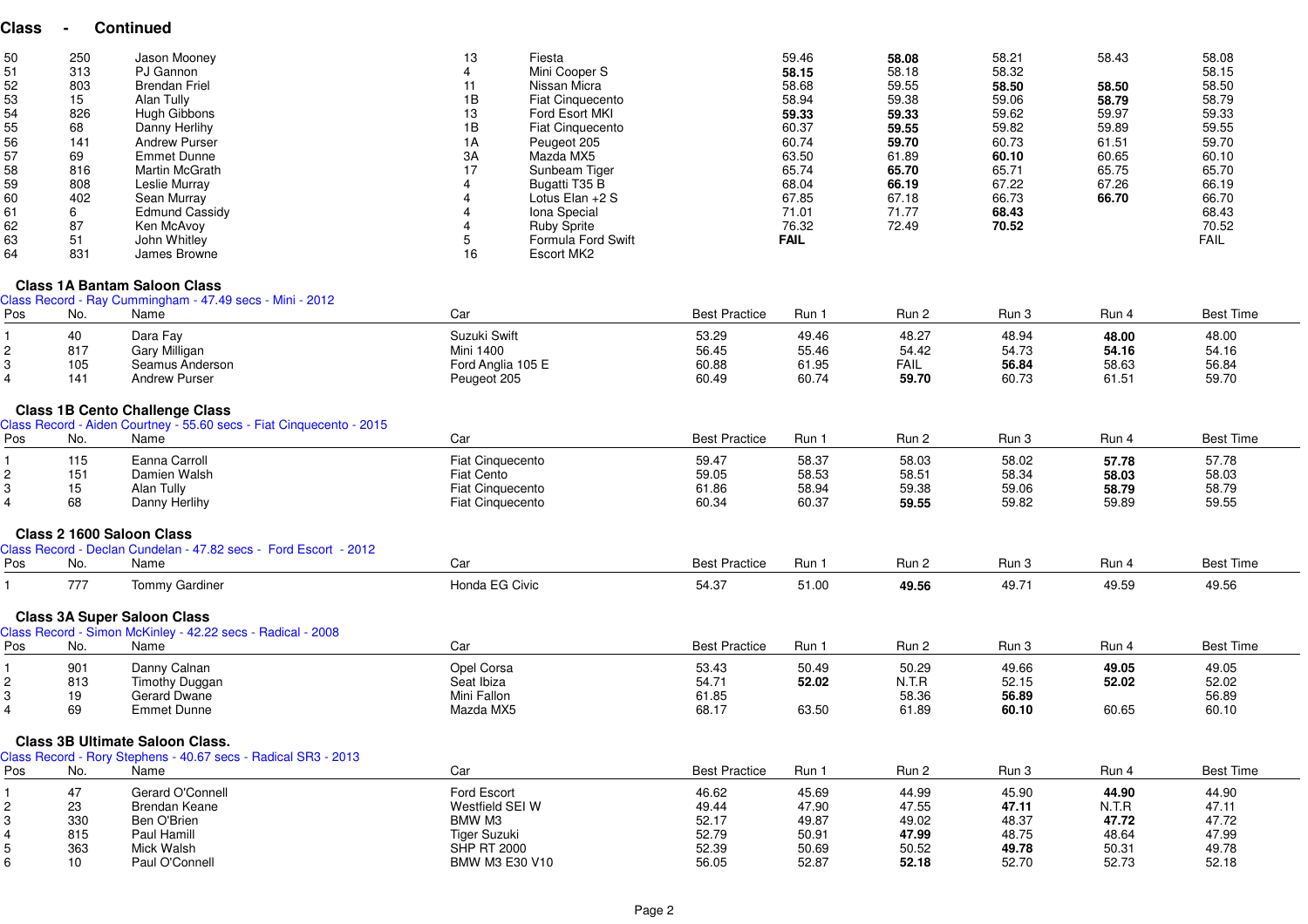#### **Class 3C Sportscar Class**TBA

| יש ו<br>Pos | . ۱۷۲.    | Name                              | va.               | <b>Best Practice</b> | Run            | Run                        | Run                                       | Run   | Best                    |
|-------------|-----------|-----------------------------------|-------------------|----------------------|----------------|----------------------------|-------------------------------------------|-------|-------------------------|
|             | $-1$<br>. | Gary Cunningham<br>''incent Deery | ~-<br>Lotus Exige | 47.07<br>51.47       | 45.92<br>49.85 | 46.30<br>17.7 <sub>E</sub> | $\mathbf{A} \mathbf{A}$<br>44.7U<br>47.27 | 47.15 | 44.70<br>17.11<br>41.15 |

## **Class 4 Historics Class Classic cars as per HRCA regulations** Class Record - Alan Kessie - 48.00 secs - Gryphon C73 - 2011

| Pos | No. | Name                  | Car                 | <b>Best Practice</b> | Run 1 | Run 2 | Run 3 | Run 4 |       | Factor |
|-----|-----|-----------------------|---------------------|----------------------|-------|-------|-------|-------|-------|--------|
|     | 809 | David Wylie           | <b>BMW 2002</b>     | 55.15                | 53.07 | 52.73 | 51.53 | 51.00 | 33.15 |        |
|     | 801 | Angus Johnson         | Vauxhal HSR         | 56.37                | 55.77 | 53.44 | 51.63 | 51.21 | 33.28 |        |
|     | 800 | Andy Johnson          | Alfa Romeo Monza BC | 60.86                | 59.60 | 57.64 | 58.59 | 57.40 | 37.31 |        |
|     | 26  | John Farrell          | Ford Escort RS      | 52.48                | 51.31 | 51.29 | 50.80 |       | 38.10 |        |
|     |     | Mick O'Shea           | MG B                | 56.86                | 54.77 | 53.65 | 53.21 | 53.97 | 38.31 |        |
|     | 133 | Eoin Gannon           | Mini Cooper S       | 67.18                | 60.26 | 58.08 | 58.22 | 58.00 | 39.44 |        |
|     | 87  | Ken McAvoy            | <b>Ruby Sprite</b>  | 77.73                | 76.32 | 72.49 | 70.52 |       | 39.49 |        |
|     | 313 | PJ Gannon             | Mini Cooper S       | 60.74                | 58.15 | 58.18 | 58.32 |       | 39.54 |        |
|     | 6   | <b>Edmund Cassidy</b> | Iona Special        | 74.55                | 71.01 | 71.77 | 68.43 |       | 40.37 |        |
| 10  | 402 | Sean Murray           | Lotus Elan +2 S     | 70.30                | 67.85 | 67.18 | 66.73 | 66.70 | 40.68 |        |
| 11  | 808 | Leslie Murray         | Bugatti T35 B       | 70.28                | 68.04 | 66.19 | 67.22 | 67.26 | 43.02 |        |

## **Class 5 Formula Ford/Vee Class Formula Ford 1600 / Classic Formula Ford 1600 as per current or previous regulations**

| Do. | No.             | Name         | $\sim$<br>va       | Practice<br>ו^∼⊆<br>טסט. | Run         | ∟ וו⊔ר | −∙.<br>ט ווטרו | Run | <b>Best Time</b> |
|-----|-----------------|--------------|--------------------|--------------------------|-------------|--------|----------------|-----|------------------|
|     | $\cdot$ $\cdot$ | John Whitley | Formula Ford Swift | 61.95                    | <b>FAIL</b> |        |                |     | FAIL             |

## **Class 6 Super single-seater Class Single seaters up to 2100cc 8 valve 1650cc 16 valve**

|                |                | Class Record - Joe Courtney - 39.10 secs - OMS - 2012                                           |                    |                      |       |       |       |       |                  |
|----------------|----------------|-------------------------------------------------------------------------------------------------|--------------------|----------------------|-------|-------|-------|-------|------------------|
| Pos            | No.            | Name                                                                                            | Car                | <b>Best Practice</b> | Run 1 | Run 2 | Run 3 | Run 4 | <b>Best Time</b> |
|                | 186            | Gary Egan                                                                                       | Formula Renault    | 45.35                | 44.24 | 43.30 | 42.88 | 42.93 | 42.88            |
|                | 32             | <b>Christopher Houston</b>                                                                      | OMS CF08           | 48.51                | 47.60 | 46.03 | 45.52 | 42.96 | 42.96            |
|                | 86             | <b>Billy White</b>                                                                              | Formula Renault    | 45.67                | 45.01 | 43.87 | 43.43 | 43.18 | 43.18            |
|                | 331            | John Donnelly                                                                                   | Reynard SF80       | 46.19                | 45.73 | 45.21 | 44.75 | 43.55 | 43.55            |
|                | 147            | <b>Thomas Corey</b>                                                                             | <b>OSM Hornet</b>  | 51.53                | 49.32 | 49.59 | 47.30 | 46.48 | 46.48            |
| 6              | 602            | John Mahon                                                                                      |                    | 49.07                | 47.70 | 48.62 |       |       | 47.70            |
|                |                | Class 7 Libre Class Single seaters over 2100cc 8 valve 1650cc 16 valve                          |                    |                      |       |       |       |       |                  |
|                |                | Class Record - Sylvie Mullins - 37.55 secs - Gould GR - 2012                                    |                    |                      |       |       |       |       |                  |
| Pos            | No.            | Name                                                                                            | Car                | <b>Best Practice</b> | Run 1 | Run 2 | Run 3 | Run 4 | <b>Best Time</b> |
|                |                | Joe Courtney                                                                                    | Reynard 913        | 41.29                | 40.57 | 39.64 | 39.16 |       | 39.16            |
| $\overline{2}$ | $\overline{2}$ | <b>Rory Stephens</b>                                                                            | <b>Radical SR8</b> | 44.80                | 41.90 | 41.85 | 59.27 |       | 41.85            |
|                |                | Class 9 3 Litre Rally Class Rally cars 1651cc 2100cc 16 valve. Rally cars 2101cc 3000cc 8 valve |                    |                      |       |       |       |       |                  |
|                |                | Class Record - Damien Gallagher - 49.38 sec - Ford Escort - 2003                                |                    |                      |       |       |       |       |                  |
| Pos            | No.            | Name                                                                                            | Car                | <b>Best Practice</b> | Run 1 | Run 2 | Run 3 | Run 4 | <b>Best Time</b> |
|                | 916            | Jack Deagan                                                                                     | Peugeot 205        | 58.16                |       |       | 51.25 | 51.53 | 51.25            |
|                |                | Class 10 Unlimited Rally Class Rally cars over 2100cc 16 valve. Rally cars over 3000cc 8 valve  |                    |                      |       |       |       |       |                  |
| <b>TBA</b>     |                |                                                                                                 |                    |                      |       |       |       |       |                  |
| Pos            | No.            | Name                                                                                            | Car                | <b>Best Practice</b> | Run 1 | Run 2 | Run 3 | Run 4 | <b>Best Time</b> |
|                | 361            | Martin Flanagan                                                                                 | BMW M3             | 50.65                | 49.19 | 49.03 | 49.13 | 48.95 | 48.95            |
|                | 33             | Declan Gannon                                                                                   | BMW M3             | 58.57                | 56.20 | 55.99 | 53.33 | 54.14 | 53.33            |
|                |                |                                                                                                 |                    |                      |       |       |       |       |                  |